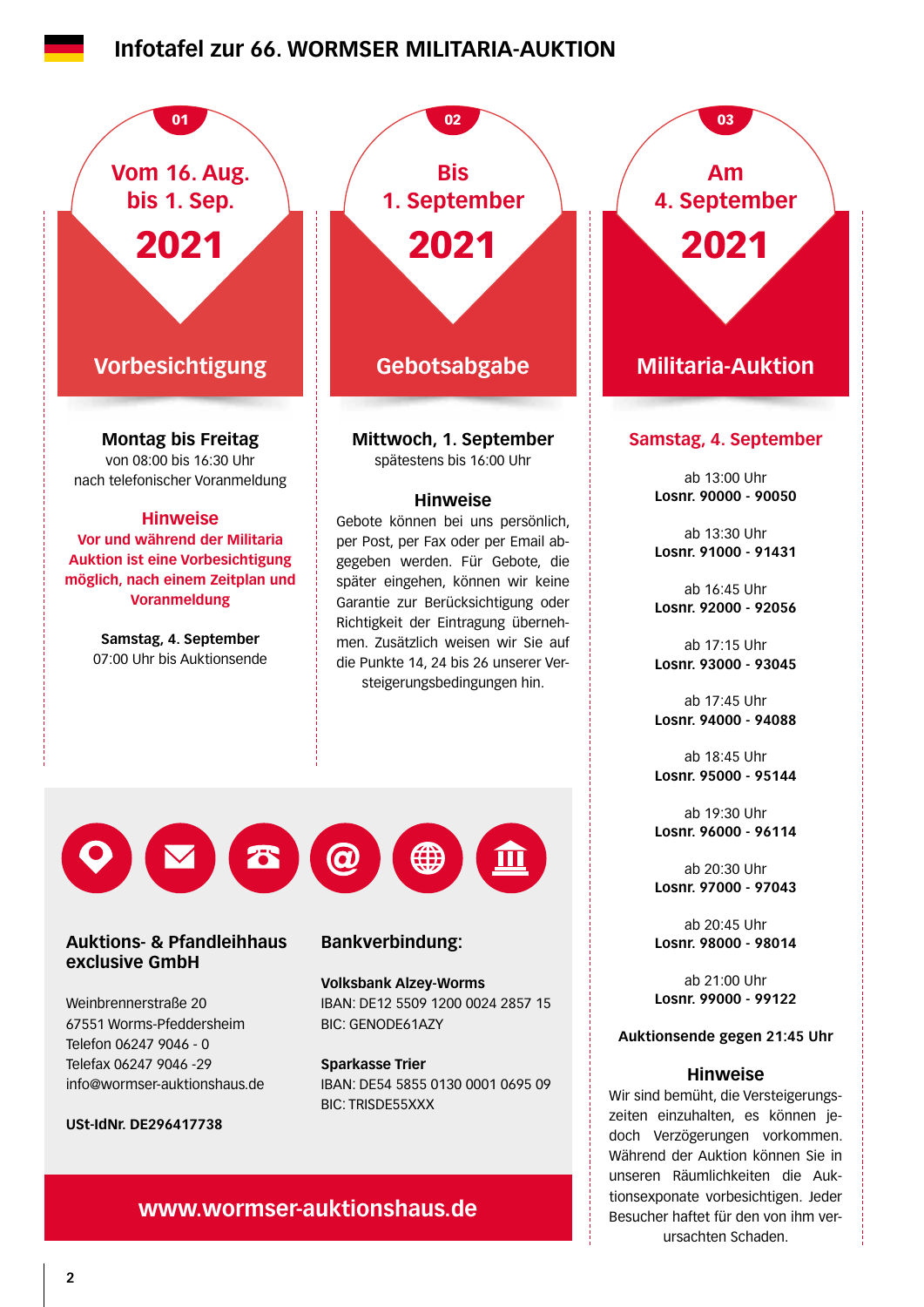# **Infotafel zur 66. WORMSER MILITARIA-AUKTION**



die nur für Selbstabholer sind, bitten wir nach der Auktion die Abholung innerhalb von vier Wochen zu veranlassen. Ansonsten werden Lagerkosten i. H. v. 30,00 Euro je Monat fällig!

**Selbstabholung Einlieferungen Nächste Auktion zur 67. WORMSER**  04 05 05 06 **Bis 8. Oktober** 2021

# **MILITARIA-AUKTION**

**Montag bis Freitag** 

von 08:00 Uhr bis 16:30 Uhr

## **Einlieferungsschluss**  8. Oktober 2021

## **Hinweise**

Einlieferungen von Auktionsexponaten sind jederzeit erwünscht. Bei größeren Objekten ist eine Übernahme bei Ihnen zu Hause möglich. Abholungen sind in Deutschland und im nahen europäischen Ausland möglich.

**Am 4. Dezember** 2021

# **Samstag, 4. Dezember**

Ab sofort beginnen unsere sachkundigen Mitarbeiter mit den Vorbereitungen für die nächste Wormser Militaria-Auktion, sodass die eingelieferten Sammlerstücke optimal und einem großen Bieterpublikum zum besten Preis präsentiert werden können. Durch unser Auktionshaus erhalten Einlieferer und Bieter die perfekte Plattform.Wir freuen uns schon heute über Ihre Einlieferungen und Gebote.

Ihr Wormser Auktionsteam



QR-CODE

**Infotafel zur 66. WORMSER MILITARIA-AUKTION**

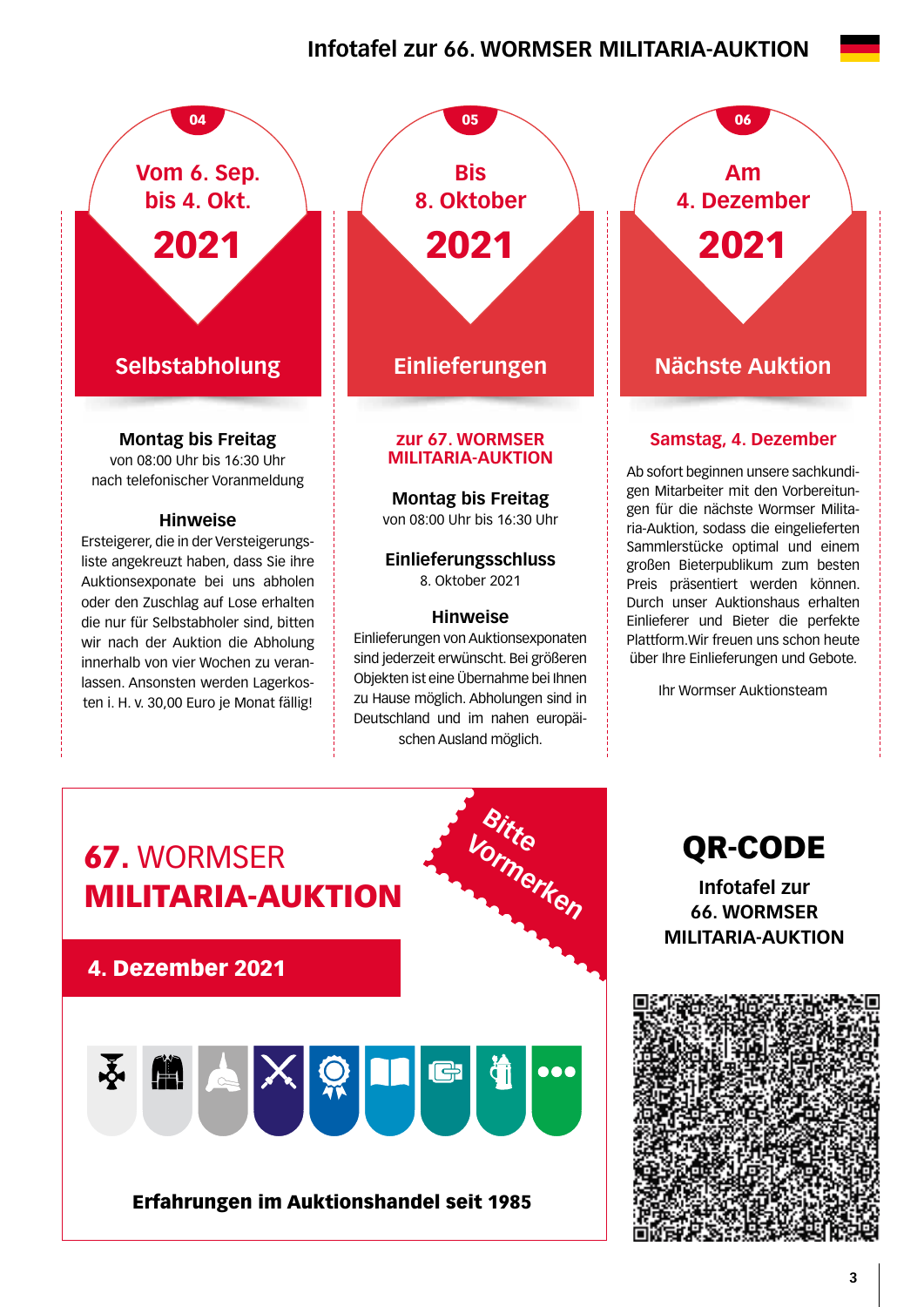

for the damaged caused by him/her.